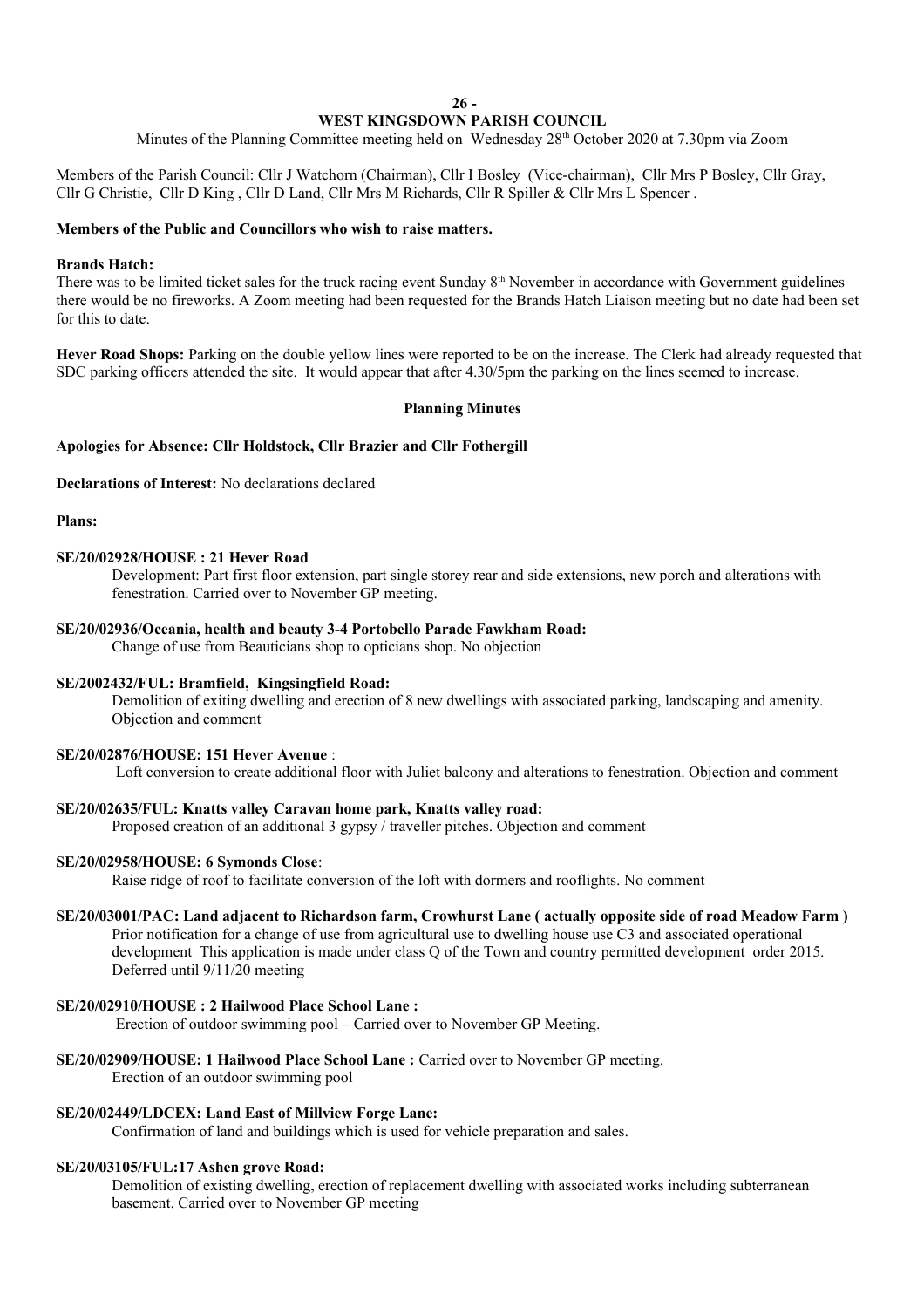# **West Kingsdown Parish Council Monday 28th October 2020**

Members of the Parish Council: Cllr P Bosley (Chairman), Cllr I Bosley (Vice-chairman), Cllr Gray, Cllr G Christie, Cllr D King Cllr D Land, Cllr Mrs M Richards, Cllr Spiller & Cllr L Spencer Cllr J Watchorn .

**Apologies for Absence:** Cllr Holdstock**,** Cllr Brazier and Cllr Fothergill

**Declarations of Interest:** No Declarations declared

#### **Minutes of Previous Meetings:**

The MINUTES of the Planning meeting held on Wednesday 23<sup>rd</sup> September 2020 were submitted. It was moved from the Chair that they be signed as a true record. **ALL IN FAVOUR**

The MINUTES of the Parish Council meeting held on Wednesday 23rd September 2020 were submitted. It was moved from the Chair that they be signed as a true record. **ALL IN FAVOUR**

The MINUTES of the Planning Council meeting held on Monday  $12<sup>th</sup>$  October 2020 were submitted. It was moved from the Chair that they be signed as a true record. **ALL IN FAVOUR**

The MINUTES of the General Purpose Committee meeting held on Monday 12<sup>th</sup> October 2020 were submitted. It was moved from the Chair that they be signed as a true record. **ALL IN FAVOUR**

## **Any Urgent Business**

The Chairman ruled that any business received since the despatch of the Agenda, by reason of special circumstances, be considered, in order to avoid any undue delay and have up to date information. The quote for tree work adjacent to 107 Millfield Road would be put before Members due to the need for the work to be carried out without too much delay.

**Diary Item:** There were no diary items

### **Footpaths:**

**BR292** An explanation was given that the order was for 6 months and the landowner had not completed the works. The path would be open when the works were completed and the path safe for walkers to use. This was confirmed by KCC public rights of way officer. **NOTED**

## **Correspondence:**

#### **Report from CSU and PCSO re anti social behaviour**

we are still continuing to provide additional high visibility policing, to areas across the Sevenoaks district which have been identified as hot spots for anti-social behaviour, this is something being conducted locally under" Operation Mint". At present there are still extra Police Community Support officers (PCSO's) on duty on late shifts over the weekends, looking at combatting the behaviour.

Attention has been paid across the district and at the following locations in particular:

- Swanley Park
- Heathside, New Road and Esparto Way, South Darenth
- The Paddocks, The Square, Co-op, King Georges Playing Fields, Madan Rd, Ash Rd, London Rd, Westerham
- Caxton Close, Porchester Close and Gorsewood Road, Hartley
- The Row, Lambardes and Over Minis, New Ash Green
- Riverside, Eynesford
- Sevenoaks Leisure Centre
- Lullingstone Castle
- Knole Park
- Sevenoaks railway Station
- Cobbetts Way, High Street, Lingfield Road Recreation Ground, Hever Road, Spittals Cross and Stangrove estate, Edenbridge
- Chipstead Lakes
- Otford recreation ground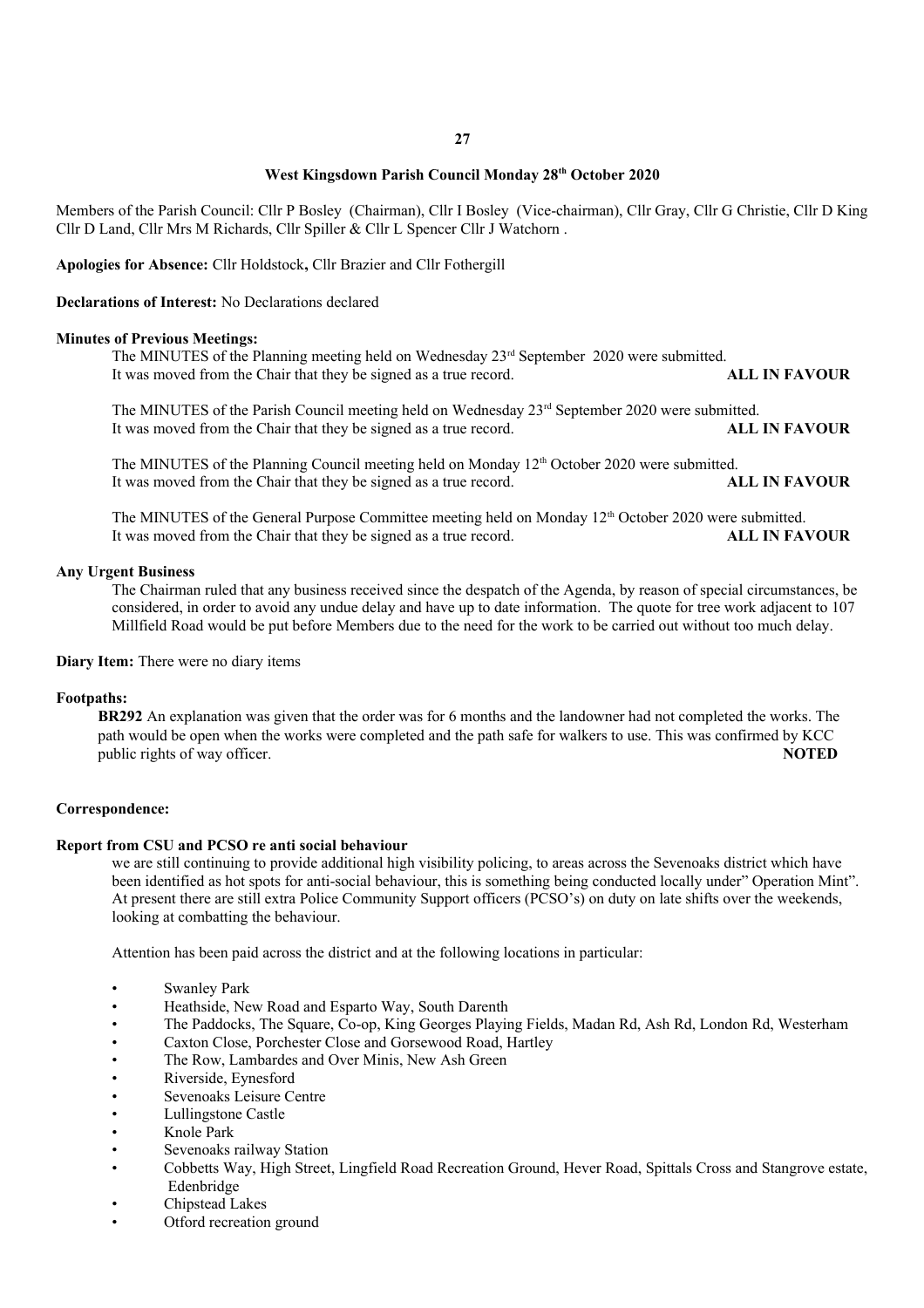- Holly Bush recreation ground
- Seal recreation ground
- Crockenhill village hall car park
- Greatness recreation ground
	- Shoreham Parish Council car park
- West Kingsdown, Skate park and Hever Road

The resources have been used to provide high visibility foot and mobile patrol across the district and have also offered positive public engagement. The patrols have been attending reports of anti-social behaviour including reports of fireworks being let off, intoxicated underage drinkers and the use off road motorcycles. This is something that in recent weeks has moved out of the rural areas and into the urban areas, with the change in season. As a result of this the focus of the local officers has also been moved.

On 15/10/2020 additional resources were once again used in Edenbridge, to tackle anti social behaviour, criminality and the use of off road motorcycles. Local officers from the community safety unit and Community Policing team worked alongside officers from Surrey and Sussex Police, taking a cross border approach and tackling this issue. In addition to this officers from the tactical operations department were also in attendance, providing unmarked patrols and both a general purpose police dog and a drugs dog. This was once again a successful evening, with numerous vehicles and people stopped and searched and intelligence gained.

Over the 16/10/2020 and 17/10/2020 PCSO's in Sevenoaks dealt with large groups of youths on both dates. Officers assisted in completing stop searches and one individual was given a cannabis warning. Full details of those involved were obtained from the individuals involved, which will be followed up by the community safety unit, in the form of visits being completed to parents addresses and ASB sanctions being put in place.

In Swanley the local PCSO's received an increase in reports of young people fishing at Swanley Park. Patrols In the local area were increased and those involved have been stropped and spoken to. Local officers have noticed a reduction in this issue, but have continued to provide high visibility patrol in the area. In addition to this officers are still locating NOS cannisters in the area, but have continued to ensure that those locations are being targeted in particular.

Please see the Kent police Twitter account @kentpolice7oaks for regular updates on policing activity in the district. **RECEIVED**

### **Metal detecting request**

The following had been received:

I live in West Kingsdown in Vernon Close and I'm a into metal detecting. I'm hoping you may have some land , woodland I can get permission of to detect in. I have all brands hatch as my permission and work close with them in the way of reporting finds and anything I see going on on their land. I am very much in to the history and know how to dig and fill holes and make small cuts In grassed areas. I have found a hole load of thing from rings , watches , ww2 stuff buttons , cap badges and also coins from present day 1900,1800,1700 and my older is is a 1307-1327 Edward 2nd penny hammered. All from west Kingsdown , so just imagine what is out there

Members considered the request and after discussion it was proposed through the Chair that the request be declined as not being appropriate on many sites in the villages. **ALL IN FAVOUR** 

### **Bench:**

It has been raised by Members of the public that the bench is being used by a resident the police are investigating, who has caused allegedly a lot of threats to the public and has been violent. The bench it is claimed has caused residents some distress as the person has made it a place to sit during the day and verbally abuse residents has they walk past . In view of this members have been asked to consider the location. It is also being used by youngsters who sit and have bikes dumped around it and causing an obstruction to users of the shops who have to walk round and some feel intimidated by this.

Members said that this was not how use of the bench was intended, it was there to help elderly shoppers or those waiting for a bus to wait. This was noted but Members felt on the whole the bench was being used appropriately

**RECEIVED**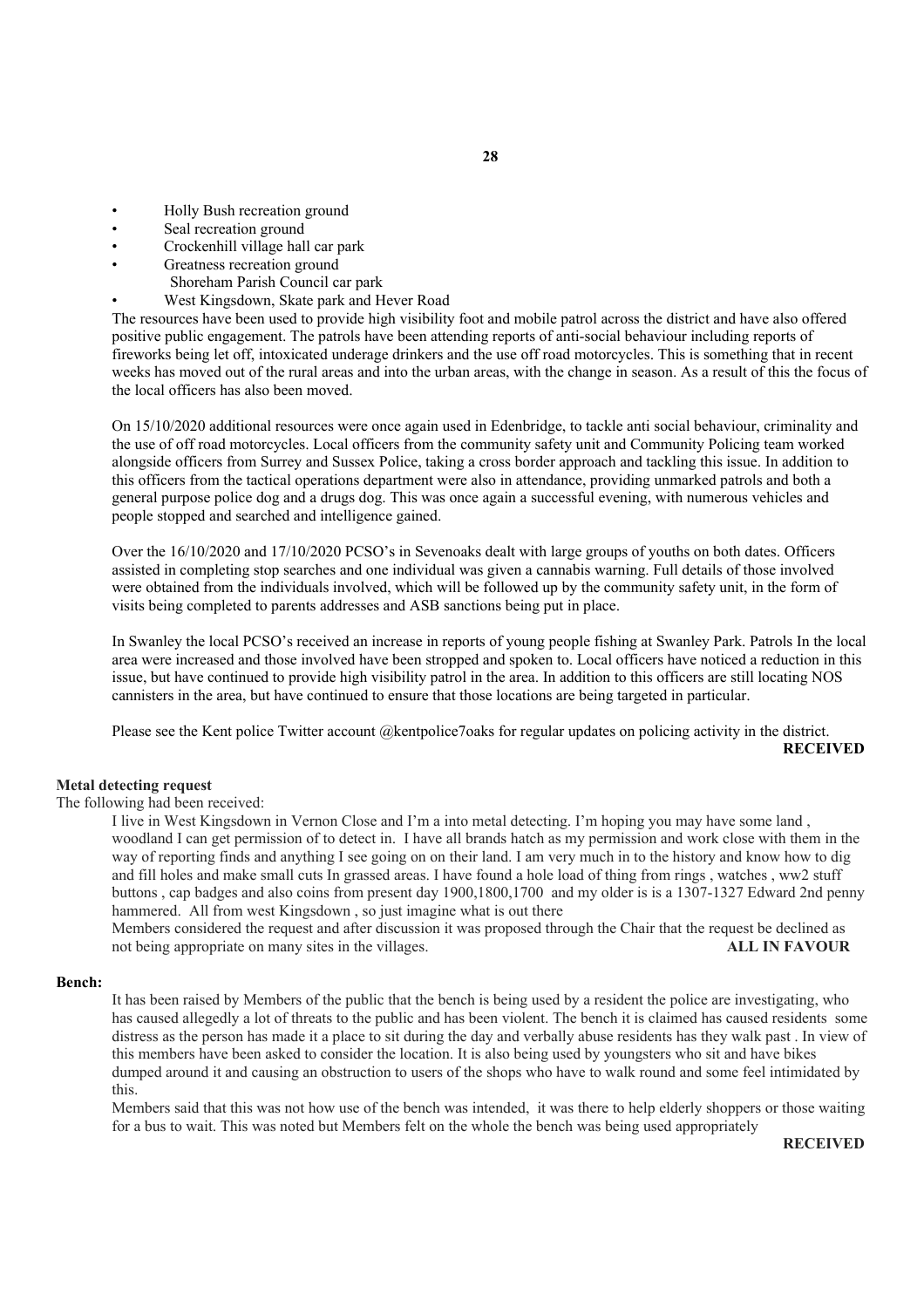### **Burial Ground:**

Letter have been sent to local land owners asking for consideration to sell land to the Parish that could have the potential to be used as a burial Ground - No replies have yet been received. The clerk was also contacting a planning consultant to enquire about costs **RECEIVED** 

## **Remembrance Service:**

**West Kingsdown Parish Council** [draft 19 October]

**Draft Remembrance Sunday plan** [based on Government guidance as at 15 Oct 2020]

1. The agreed intention is that a commemorative event will be held at the War Memorial on Remembrance Sunday.

- 2. The Government has published Guidance: [Local Authority preparation for Remembrance Sunday.](https://www.gov.uk/government/publications/local-authority-preparations-for-remembrance-sunday/local-authority-preparations-for-remembrance-sunday) This plan is in accordance with the Guidance which was circulated by email on 17 October.
- 3. Each organisation in the village that has, hitherto, laid a wreath has been invited to nominate one person to lay a wreath on their behalf.
- 4. A number of others will be in attendance with the total attendance including Marshals being limited to 30 [see list in separate document: *Remembrance Sunday attendees 2020*]. Contact details of all attendees will be recorded and held for 21 days.
- 5. The area at the front of the War Memorial will be marked up in advance so that attendees are suitably socially distanced.
- 6. A cordon will have to be created around this area. This can either be:
	- a. The burial ground boundary hedge with each entry gate being controlled by a Marshal OR
	- b. By roping off the grass area where the wreath layers will assemble with Marshals restricting access to this area.
- 7. Whatever cordon is put in place access should be allowed by the vehicle entrance to the burial ground for any member[s] of the public who wish to visit a family grave.
- 8. Members of the public are legally permitted to stop and watch the event as spectators, but must observe the rule of 6 and social distancing rules. Event organisers should take reasonable steps to ensure the public attend alone, or do not mix in groups larger than 6 when in an outdoor public space (unless they are from one household/support bubble).
- 9. The advice is that the event should be short and focussed on wreath laying with no communal singing.
- 10. The Guidance acknowledge that Remembrance Sunday events are traditionally part of communal worship but parties should adhere to social distancing guidelines at all times. Having regard to this and the previous paragraph a shortened version of the normal service could be held, see suggested Order of Service overleaf.
- 11. This plan may have to be modified at short notice.

Martin Stoneham - West Kingsdown Royal British Legion

The proposed plan was accepted as being an appropriate and sensible way to commemorate Remembrance Sunday.

It was proposed by Cllr Christie and seconded by Cllr Spencer that a donation should be made to the Royal British Legion of £75 for the wreath to be laid on behalf of the Parish Council. **ALL IN FAVOUR**

#### **Finance**

Finance was presented and it was proposed by Cllr Land and Cllr King that cheques totaling £9,262.00 be paid. **ALL IN FAVOUR** 

## **Entrance at the Gamecock Meadow Car Park**

- 1. Dig out and remove all soil and small part of hedge row leaving tree.
- 2, Reset Road curbs to make entrance wider and edging curbs to form pathway for pedestrians.

3, Reset gate barrier back on new pathway ( so you can still secure the car park).

- 4, Fill all areas with type one road stone and compact with a heavy vibrating roller.
- 5, Supply and lay wearing course tarmac to path and compact with a heavy vibrating roller.

6, Supply and lay a subbase tarmac to new entrance and compact with a heavy vibrating roller and a wearing course tarmac and compact with a heavy vibrating roller.

Leave site all clean and tidy for the sum of £3,200+vat.

A diagram was attached to the hard copy of the agenda for Members' information.